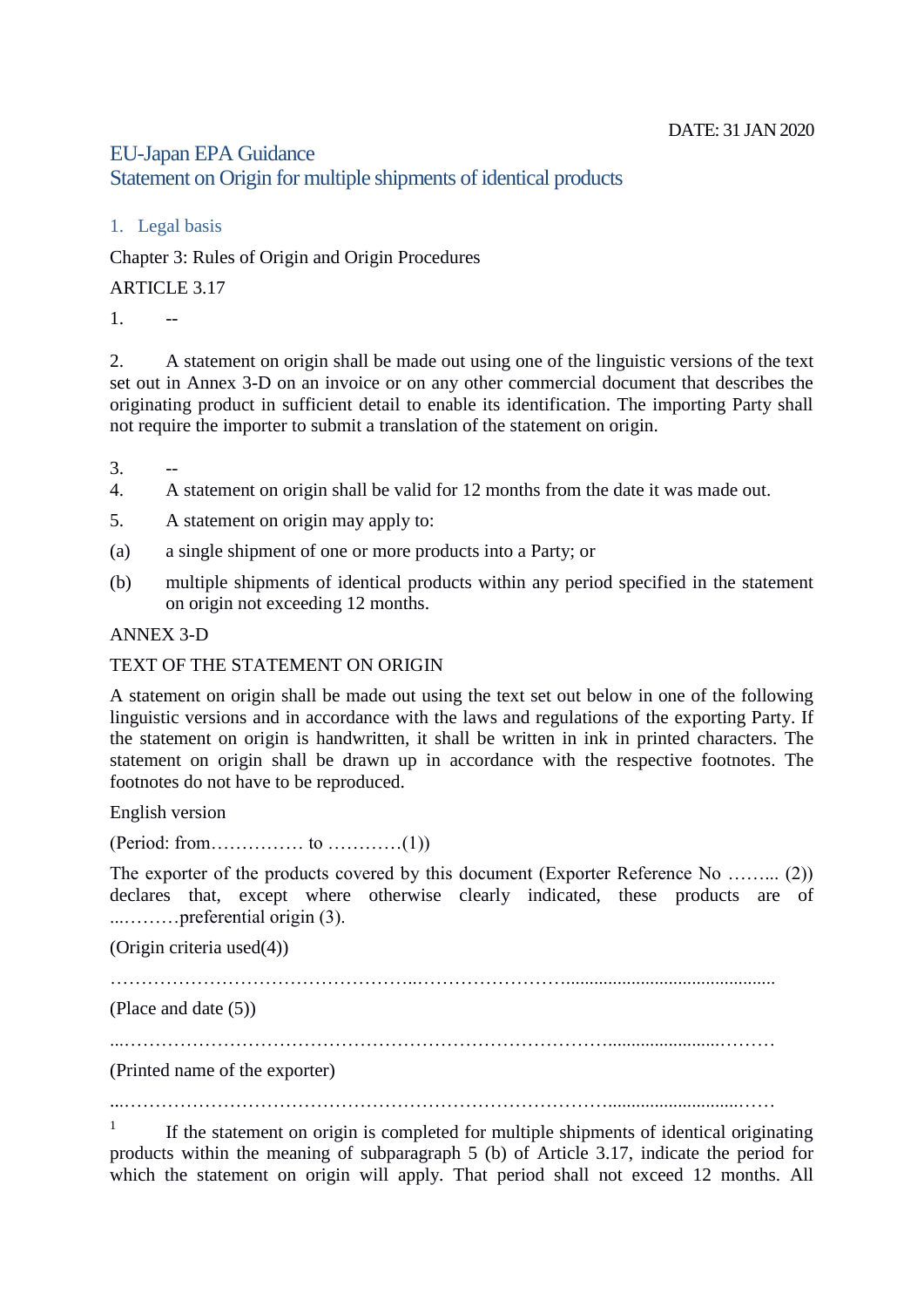importations of the product must occur within the period indicated. Where a period is not applicable, the field can be left blank.

 $\overline{2}$ Indicate the reference number through which the exporter is identified. For the European Union exporter, this will be the number assigned in accordance with the laws and regulations of the European Union. For the Japanese exporter, this will be the Japan Corporate Number. Where the exporter has not been assigned a number, this field may be left blank.

- 3 Indicate the origin of the product; the European Union. or Japan
- 4 Indicate, depending on the case, one or more of the following codes:
	- "A" product referred to in subparagraph 1(a) of Article 3.2
	- "B" product referred to in subparagraph 1(b) of Article 3.2
	- "C" product referred to in subparagraph 1(c) of Article 3.2, with the following additional information on the type of PSR actually applied to the product:
		- "1" for a change of tariff classification rule
		- "2" for a for a maximum value of non-originating materials or a minimum regional value content rule;
		- "3" for a specific production process rule; or
		- "4" in case of application of the provisions of Section 3 of Appendix 3-B-1
	- "D" for accumulation referred to in Article 3.5
	- "E" tolerance referred to in Article 3.6
- 5 Place and date may be omitted if the information is contained on the document itself.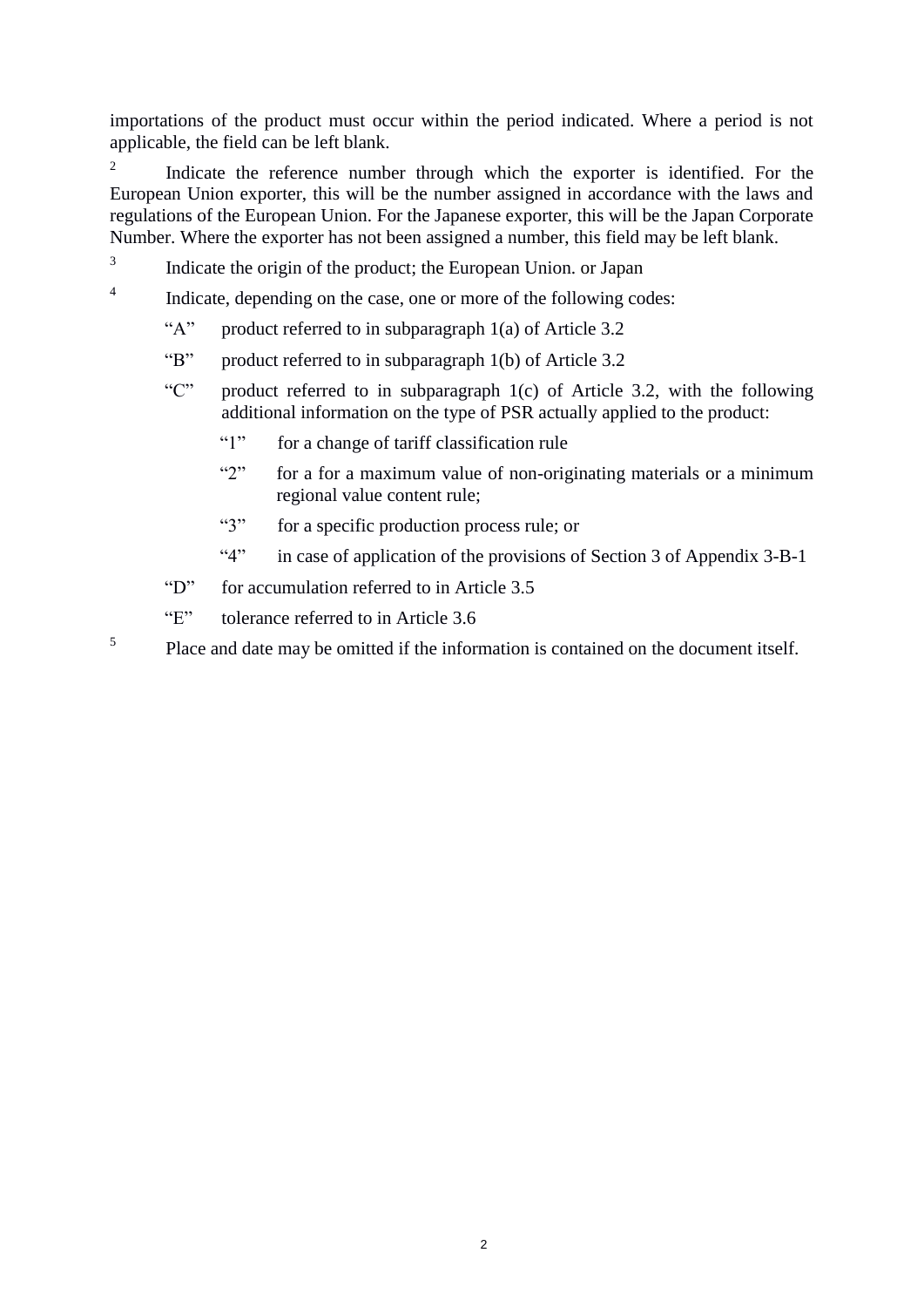## 2. Guidance

A statement on origin for multiple shipments of identical products is a statement valid for consignments of identical products over a period up to a maximum of 12 months. The statement on origin for multiple shipments provides facilitation for exporters including producers sending identical products as, within the given time period, only one statement is needed covering all products, instead of separate statements on each commercial document per individual consignment.

For a general explanation on the use of a statement on origin information can be found in the Guidance of the Statement on Origin which can be found here: https://ec.europa.eu/taxation customs/sites/taxation/files/eu[japan-epa-guidance-statements-on-origin.pdf.](https://ec.europa.eu/taxation_customs/sites/taxation/files/eu-japan-epa-guidance-statements-on-origin.pdf)

The statement on origin for multiple shipments shall only be valid for identical products, which means products which correspond in every respect to those described in the product description and which acquire their originating status under the same circumstances. The product description on the commercial document used for making out a statement on origin for multiple shipments shall therefore be precise enough to clearly identify that product but also the identical products to be subsequently imported under cover of that statement.

A statement on origin for multiple shipments shall indicate three dates:

a) the date on which it is made out (date of issue);

b) the date of commencement of the period (start date);

c) the date of end of the period (end date), which may not be more than 12 months after the date it was made out.

The date of issue (see footnote 5 of the Annex 3-D of the EPA) shall be no later than the start date.

The statement on origin for multiple shipments of identical products may be used as a basis for preferential tariff treatment only for those import declarations that are accepted on or between the start date and the end date indicated in the statement.

The procedure for claiming preferential tariff treatment shall be slightly different in respective of whether the claim is based on a statement on origin made out for a single shipment or for multiple shipments of identical products.

The statement on origin for multiple shipments which is used at the start date shall indicate both the start and end date of its use. Any subsequent claim of preferential tariff treatment for identical products within the start and end date of the statement shall be based on this initial statement.

For this purpose, a reference to the initial statement shall be included under Data Element 2/3 (Documents produced, certificates and authorisations, additional references), as an 'additional reference'. The code to be used both for the initial use of the statement and any following statements

*Introduction*

*How to use a statement on origin for multiple shipment to claim preferential treatment*

*Time of usage*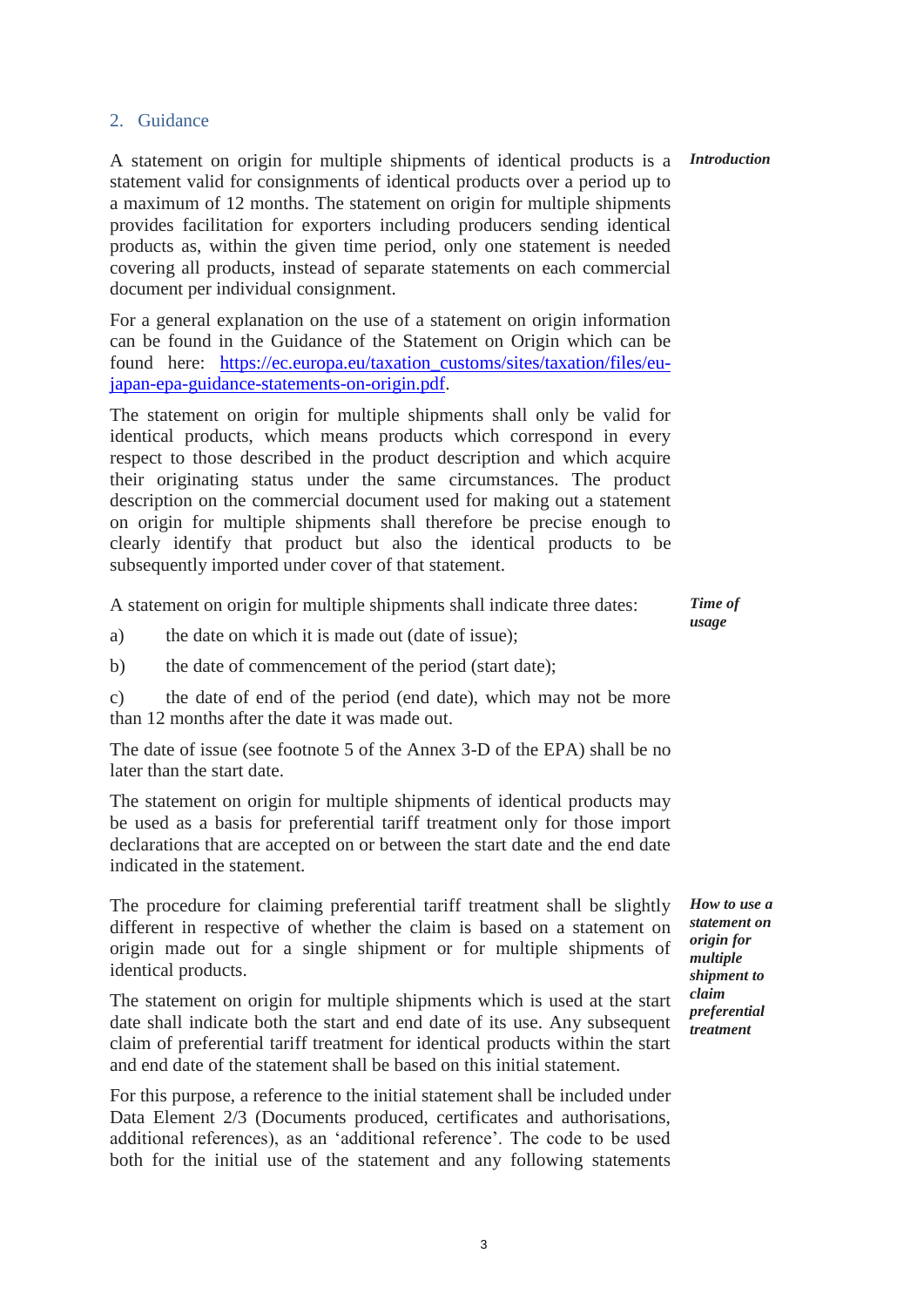within the validity period is "U111".

In addition, the importer shall keep in its records commercial documents for the identical products for subsequent consignments within the validity period. The commercial documents for such subsequent consignments do not need to contain a statement on origin.

A statement on origin for multiple shipments has to be withdrawn by the exporter if the conditions for its use are no longer fulfilled. The withdrawal must be documented in connection with the original statement on origin for multiple shipments. Once the withdrawal is documented, a new statement on origin must be made out if the delivered products are again originating products.

In the EU, a claim for preferential tariff treatment is usually made at the time of importation of the products but may also concern a request for repayment or remission of customs duties relating to earlier importations. The claim for preferential tariff treatment related to such earlier importations can be based on a statement on origin for multiple shipments made out retrospectively (see the Guidance on the Statement on Origin).

Given that a claim for preferential treatment must be based on a valid statement on origin it is not possible to make out this statement retroactively and give it a start date before the date of issue, as it could potentially lead to a situation that preferential treatment is claimed on the basis of a statement which isn't yet issued and therefore does not exist at that time.

For example:

*Not allowed:* 

The products are exported on 1-4-2019

The preferential treatment is claimed upon importation on 1-5-2019 The statement on origin for multiple shipments is made out by the exporter on 1-6-2019 but giving it an application period from 1-4-2019 to 29-2- 2020

This wouldn't work as at the time of the claim (1-5-2019) there would be no valid statement on origin.

## *Allowed:*

The products are exported on 1-4-2019

The preferential treatment is claimed upon importation on 1-6-2019. The statement on origin for multiple shipments was made out by the exporter on 1-5-2019 (hence after the exportation) giving it an application period from 1-5-2019 to 30-04-2020.

The statement on origin for multiple shipments needs to be present in the records of the importer by the time the claim for preferential tariff treatment is made, and needs to be accompanied by invoices or other commercial documents which identify the products for which the statement may be used as a basis for the claim.

*Record keeping requirements*

In respect of the record keeping requirements, the time limits for keeping

*Withdrawal of a statement on origin for multiple shipments*

*Retrospective use*